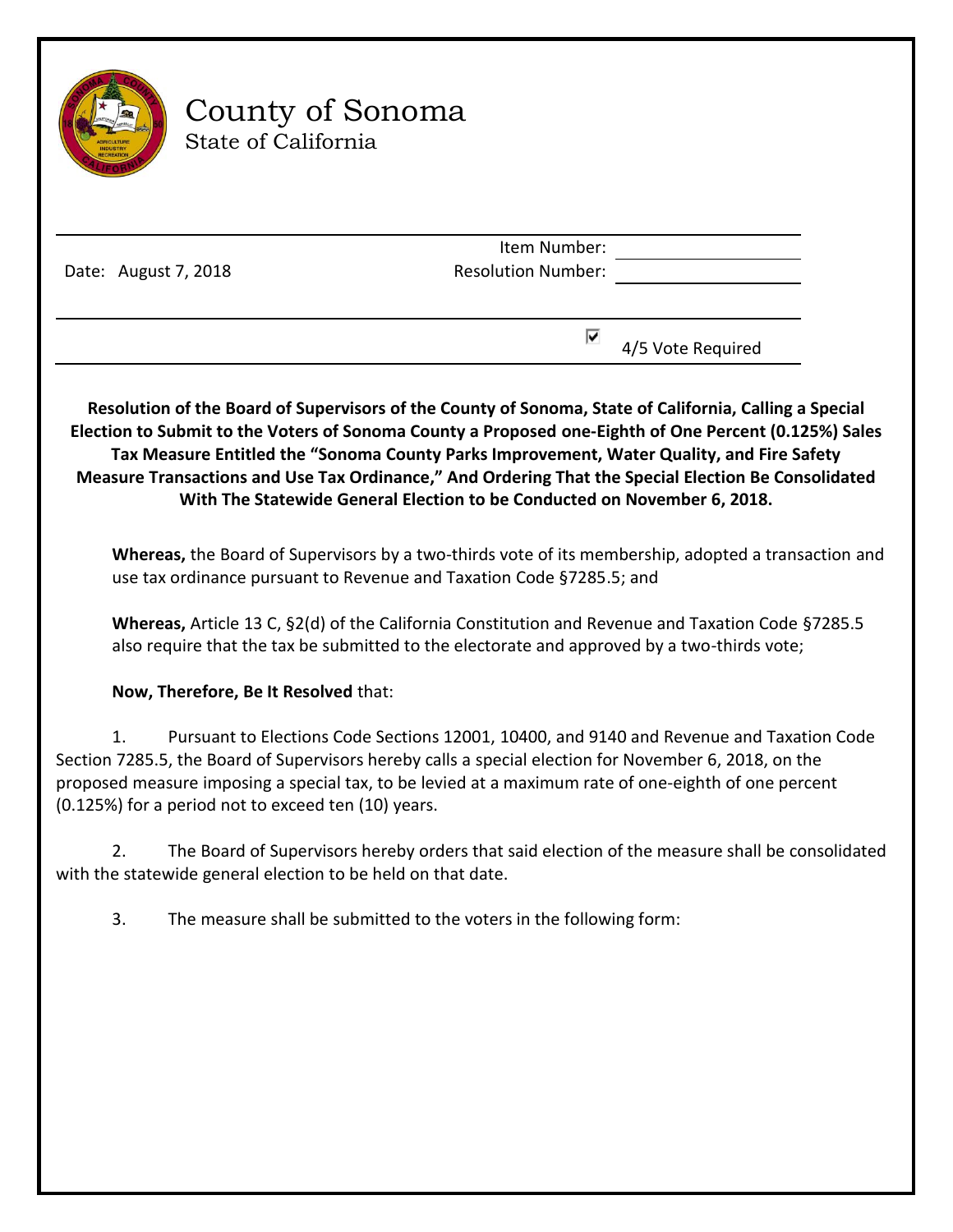| "To improve and protect Sonoma County's regional and             | Yes |
|------------------------------------------------------------------|-----|
| neighborhood parks; safeguard water supplies, streams, rivers;   |     |
| reduce future wildfire risk; preserve fish and wildlife habitat; |     |
| conserve natural areas for future generations; support           |     |
| community health and expand walking, hiking, and biking trails;  |     |
| shall Sonoma County establish a one-eighth cent special          |     |
| transaction and use tax (sales tax) countywide for a ten-year    |     |
| period, providing approximately \$11.5 million annually, with    |     |
| citizens' oversight and annual audits?"                          | No  |
|                                                                  |     |
|                                                                  |     |

4. As required by law, the full text of the measure shall be printed in the information pamphlet distributed to voters. The full text of the measure is entitled "Sonoma County Parks Improvement, Water Quality, and Fire Safety Measure Transactions and Use Tax Ordinance"," and is attached hereto as Exhibit A.

5. The County Clerk is hereby authorized, instructed, and directed to provide and furnish any and all official ballots, notices, printed matter, and all supplies, equipment, and paraphernalia that may be necessary in order to properly and lawfully conduct an election.

6. The County Clerk is hereby further directed to take the necessary and appropriate actions to provide the necessary election officers, polling places, and voting precincts.

7. In accordance with the provisions of the Elections Code, the County Counsel is authorized to prepare an impartial analysis of the measure and the Auditor is directed to prepare a fiscal analysis and the Parks Director is authorized and directed to coordinate with the County Administrator to submit an argument in support of the measure and a response to any argument in opposition to the measure.

8. The polls for said election shall be open during the hours required by law and said election, with respect to the foregoing ballot measure, shall be held and conducted as provided by law for the holding of County initiative elections.

9. Notice of time and place of holding said election, together with any other notices required by law, shall be given by the County Clerk.

| <b>Supervisors:</b> |          |       |          |          |
|---------------------|----------|-------|----------|----------|
| Gorin:              | Rabbitt: | Zane: | Hopkins: | Gore:    |
| Ayes:               | Noes:    |       | Absent:  | Abstain: |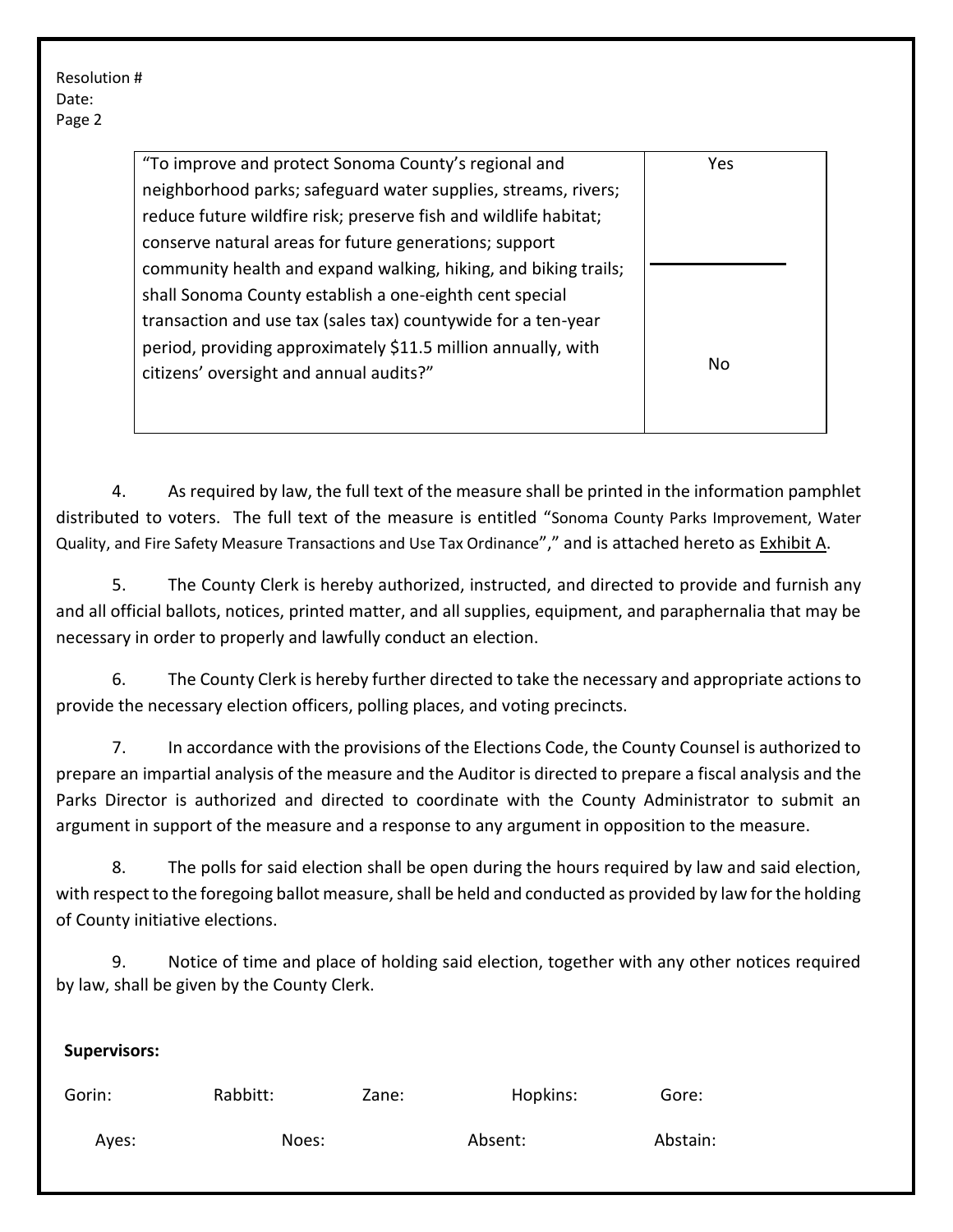**Exhibit A**

## **ORDINANCE NO. (\_\_\_\_\_\_)**

## AN ORDINANCE OF THE

## BOARD OF SUPERVISORS OF THE COUNTY OF SONOMA, STATE OF CALIFORNIA,

## IMPOSING A TRANSACTIONS AND USE TAX TO BE

ADMINISTERED BY THE CALIFORNIA DEPARTMENT OF TAX AND FEE ADMINISTRATION

The Board of Supervisors of the County of Sonoma, State of California, ordains as follows:

Section 1. **TITLE.** This ordinance shall be known as the Sonoma County Parks Improvement, Water Quality, and Fire Safety Measure Transactions and Use Tax Ordinance. The County of Sonoma, hereinafter shall be called "County." This ordinance shall be applicable in the incorporated and unincorporated territory of the County.

Section 2. OPERATIVE DATE. "Operative Date" means the first day of the first calendar quarter commencing more than 110 days after the adoption of this ordinance, the date of such adoption being as set forth below.

Section 3. PURPOSE. This ordinance is adopted to achieve the following, among other purposes, and directs that the provisions hereof be interpreted in order to accomplish those purposes:

- A. To impose a retail transactions and use tax in accordance with the provisions of Part 1.6 (commencing with Section 7251) of Division 2 of the Revenue and Taxation Code and Section 7285.5 of Part 1.7 of Division 2 which authorizes the County to adopt this tax ordinance which shall be operative if a (2/3) majority of the electors voting on the measure vote to approve the imposition of the tax at an election called for that purpose.
- B. To adopt a retail transactions and use tax ordinance that incorporates provisions identical to those of the Sales and Use Tax Law of the State of California insofar as those provisions are not inconsistent with the requirements and limitations contained in Part 1.6 of Division 2 of the Revenue and Taxation Code.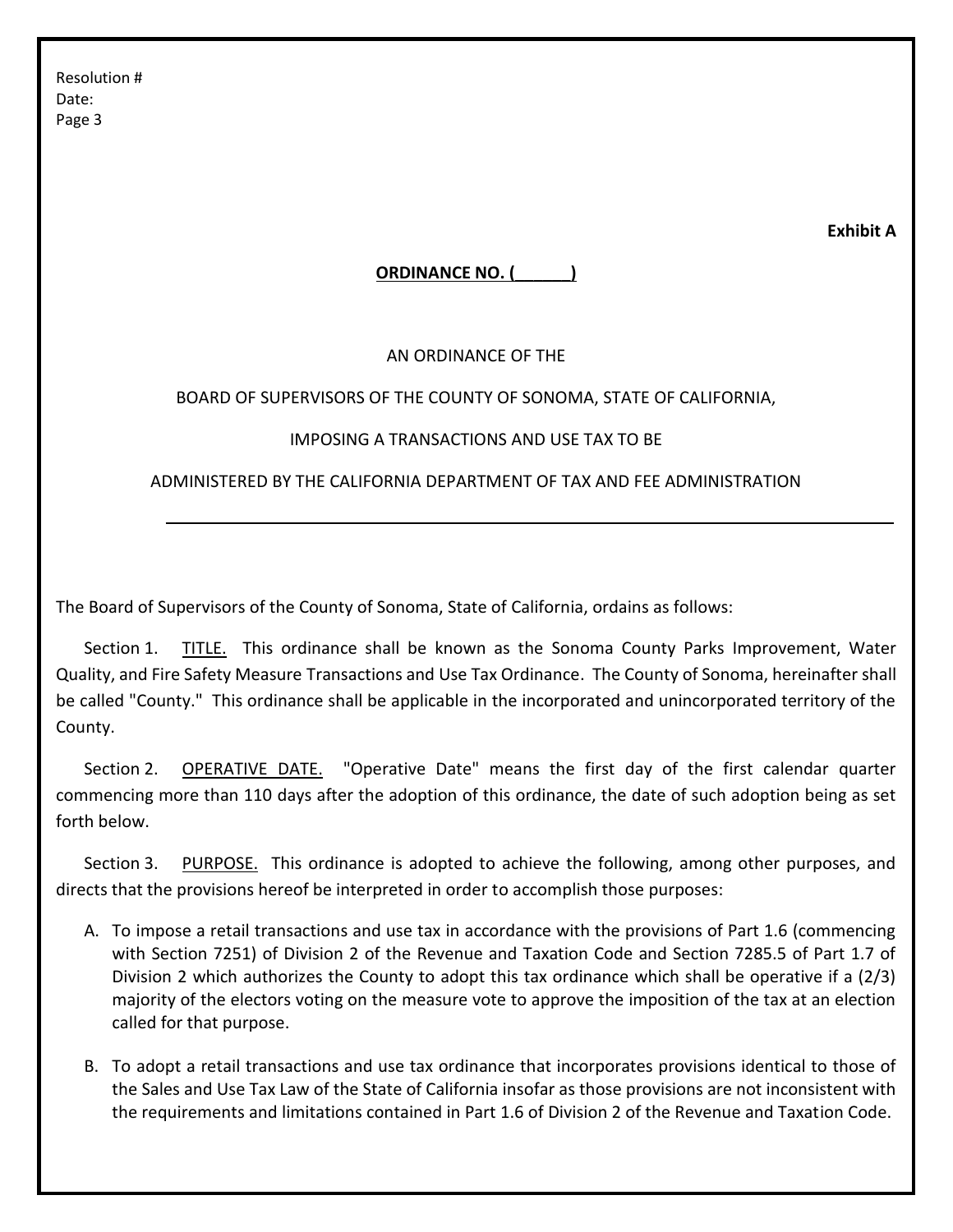- C. To adopt a retail transactions and use tax ordinance that imposes a tax and provides a measure therefor that can be administered and collected by the California Department of Tax and Fee Administration in a manner that adapts itself as fully as practicable to, and requires the least possible deviation from, the existing statutory and administrative procedures followed by the California Department of Tax and Fee Administration in administering and collecting the California State Sales and Use Taxes.
- D. To adopt a retail transactions and use tax ordinance that can be administered in a manner that will be, to the greatest degree possible, consistent with the provisions of Part 1.6 of Division 2 of the Revenue and Taxation Code, minimize the cost of collecting the transactions and use taxes, and at the same time, minimize the burden of record keeping upon persons subject to taxation under the provisions of this ordinance.
- E. To establish a local funding source for Sonoma County Regional and local City Park deferred maintenance, improvement, programs for youth and adults, and wild land fire prevention as set out in detail in the expenditure plan ("Expenditure Plan") adopted as part of this Ordinance.
- F. Park maintenance and improvements are essential to protecting parks, picnic areas, natural areas, water quality, wildlife and fish habitat, hiking and biking trails, sports fields, playgrounds and other recreational opportunities for future generations.
- G. Sonoma County and Cities own thousands of acres of parkland that could be opened and made accessible to the public through this investment, allowing for more hiking, biking and horseback riding trails, picnic areas, campgrounds and athletic facilities for Sonoma residents to visit and enjoy.
- H. The proposed tax would encourage interagency efforts to promote recreation, health, agricultural viability, protection of watersheds, promotion of biodiversity and economic vitality consistent with the County's mission of investing in beautiful, thriving and sustainable communities for all and enriching the quality of life in Sonoma County.
- I. The proposed tax would provide needed funding to enable Sonoma County Regional and City Parks to (i) fund currently unfunded deferred maintenance of existing infrastructure, and (ii) redevelop existing facilities and install new infrastructure that would make Sonoma County Regional / City parks more sustainable in accordance with the attached expenditure plan.

Section 4. CONTRACT WITH STATE. Prior to the operative date, the County shall contract with the California Department of Tax and Fee Administration to perform all functions incident to the administration and operation of this transactions and use tax ordinance; provided, that if the County shall not have contracted with the California Department of Tax and Fee Administration prior to the operative date, it shall nevertheless so contract and in such a case the operative date shall be the first day of the first calendar quarter following the execution of such a contract.

Section 5. TRANSACTIONS TAX RATE. For the privilege of selling tangible personal property at retail, a tax is hereby imposed upon all retailers in the incorporated and unincorporated territory of the District at the rate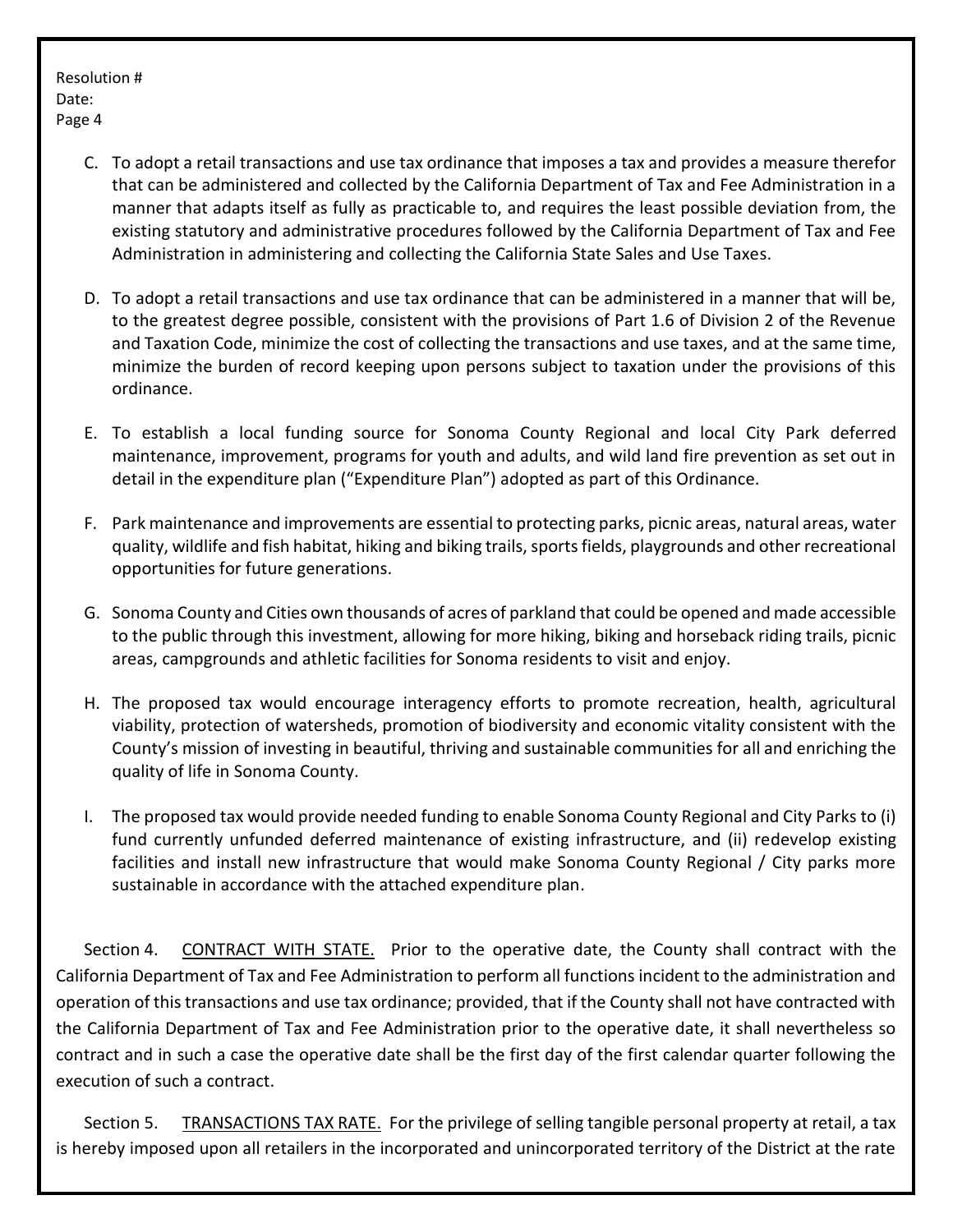of 1/8th% of the gross receipts of any retailer from the sale of all tangible personal property sold at retail in said territory on and after the operative date of this ordinance.

Section 6. PLACE OF SALE. For the purposes of this ordinance, all retail sales are consummated at the place of business of the retailer unless the tangible personal property sold is delivered by the retailer or their agent to an out-of-state destination or to a common carrier for delivery to an out-of-state destination. The gross receipts from such sales shall include delivery charges, when such charges are subject to the state sales and use tax, regardless of the place to which delivery is made. In the event a retailer has no permanent place of business in the State or has more than one place of business, the place or places at which the retail sales are consummated shall be determined under rules and regulations to be prescribed and adopted by the California Department of Tax and Fee Administration.

Section 7. USE TAX RATE. An excise tax is hereby imposed on the storage, use or other consumption in the District of tangible personal property purchased from any retailer on and after the operative date of this ordinance for storage, use or other consumption in said territory at the rate of 1/8th % of the sales price of the property. The sales price shall include delivery charges when such charges are subject to state sales or use tax regardless of the place to which delivery is made.

Section 8. ADOPTION OF PROVISIONS OF STATE LAW. Except as otherwise provided in this ordinance and except insofar as they are inconsistent with the provisions of Part 1.6 of Division 2 of the Revenue and Taxation Code, all of the provisions of Part 1 (commencing with Section 6001) of Division 2 of the Revenue and Taxation Code are hereby adopted and made a part of this ordinance as though fully set forth herein.

Section 9. LIMITATIONS ON ADOPTION OF STATE LAW AND COLLECTION OF USE TAXES. In adopting the provisions of Part 1 of Division 2 of the Revenue and Taxation Code:

- A. Wherever the State of California is named or referred to as the taxing agency, the name of this County shall be substituted therefor. However, the substitution shall not be made when:
	- 1. The word "State" is used as a part of the title of the State Controller, State Treasurer, California Department of Tax and Fee Administration, State Treasury, or the Constitution of the State of California;
	- 2. The result of that substitution would require action to be taken by or against this County or any agency, officer, or employee thereof rather than by or against the California Department of Tax and Fee Administration, in performing the functions incident to the administration or operation of this Ordinance.
	- 3. In those sections, including, but not necessarily limited to sections referring to the exterior boundaries of the State of California, where the result of the substitution would be to: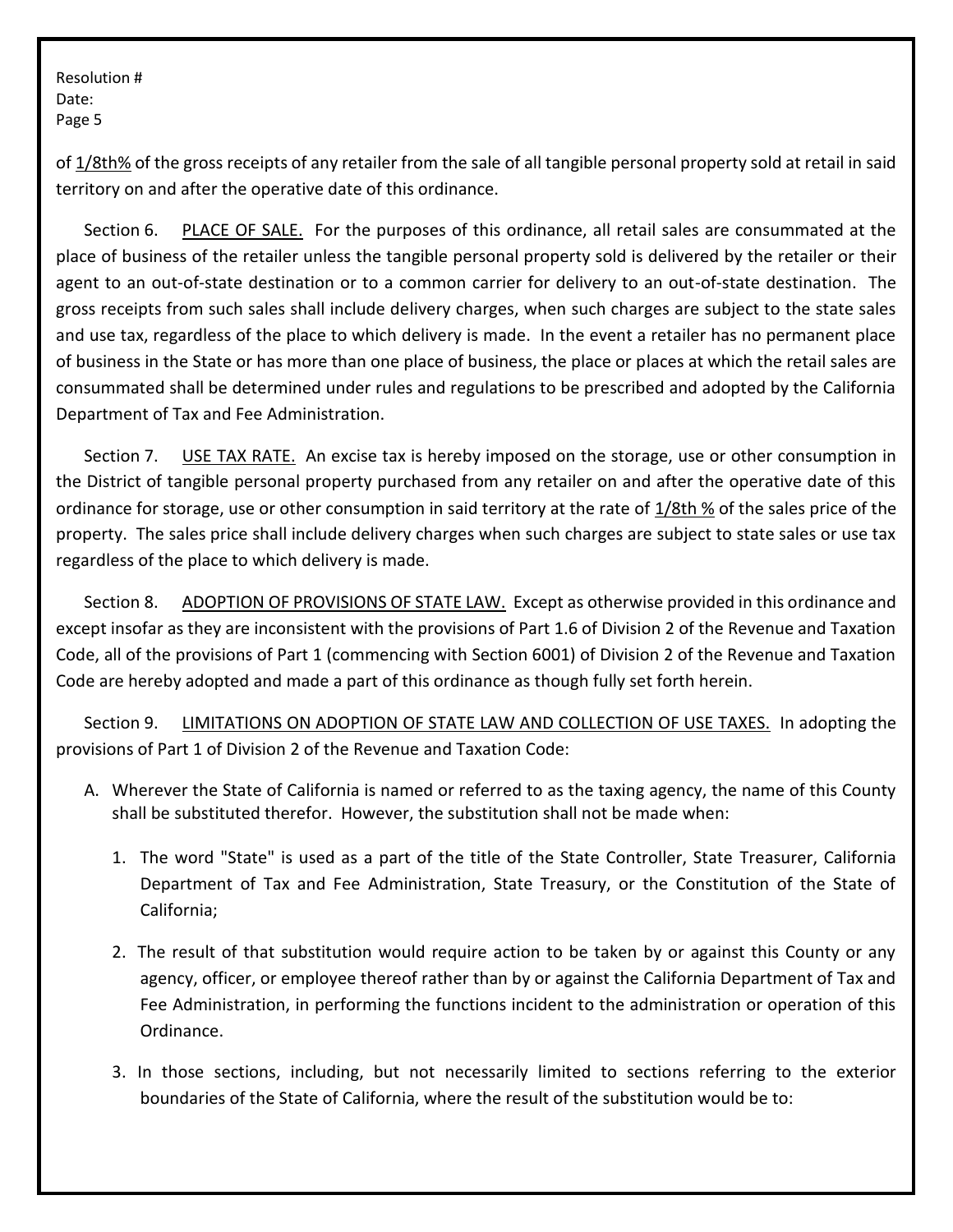- a. Provide an exemption from this tax with respect to certain sales, storage, use or other consumption of tangible personal property which would not otherwise be exempt from this tax while such sales, storage, use or other consumption remain subject to tax by the State under the provisions of Part 1 of Division 2 of the Revenue and Taxation Code, or;
- b. Impose this tax with respect to certain sales, storage, use or other consumption of tangible personal property which would not be subject to tax by the state under the said provision of that code.
- 4. In Sections 6701, 6702 (except in the last sentence thereof), 6711, 6715, 6737, 6797 or 6828 of the Revenue and Taxation Code.
- B. The word "District" shall be substituted for the word "State" in the phrase "retailer engaged in business in this State" in Section 6203 and in the definition of that phrase in Section 6203.

Section 10. PERMIT NOT REQUIRED. If a seller's permit has been issued to a retailer under Section 6067 of the Revenue and Taxation Code, an additional transactor's permit shall not be required by this ordinance.

## Section 11. EXEMPTIONS AND EXCLUSIONS.

- A. There shall be excluded from the measure of the transactions tax and the use tax the amount of any sales tax or use tax imposed by the State of California or by any city, city and county, or county pursuant to the Bradley-Burns Uniform Local Sales and Use Tax Law or the amount of any stateadministered transactions or use tax.
- B. There are exempted from the computation of the amount of transactions tax the gross receipts from:
	- 1. Sales of tangible personal property, other than fuel or petroleum products, to operators of aircraft to be used or consumed principally outside the County in which the sale is made and directly and exclusively in the use of such aircraft as common carriers of persons or property under the authority of the laws of this State, the United States, or any foreign government.
	- 2. Sales of property to be used outside the District which is shipped to a point outside the District, pursuant to the contract of sale, by delivery to such point by the retailer or his agent, or by delivery by the retailer to a carrier for shipment to a consignee at such point. For the purposes of this paragraph, delivery to a point outside the District shall be satisfied:
		- a. With respect to vehicles (other than commercial vehicles) subject to registration pursuant to Chapter 1 (commencing with Section 4000) of Division 3 of the Vehicle Code, aircraft licensed in compliance with Section 21411 of the Public Utilities Code, and undocumented vessels registered under Division 3.5 (commencing with Section 9840) of the Vehicle Code by registration to an out-of-District address and by a declaration under penalty of perjury, signed by the buyer, stating that such address is, in fact, his or her principal place of residence; and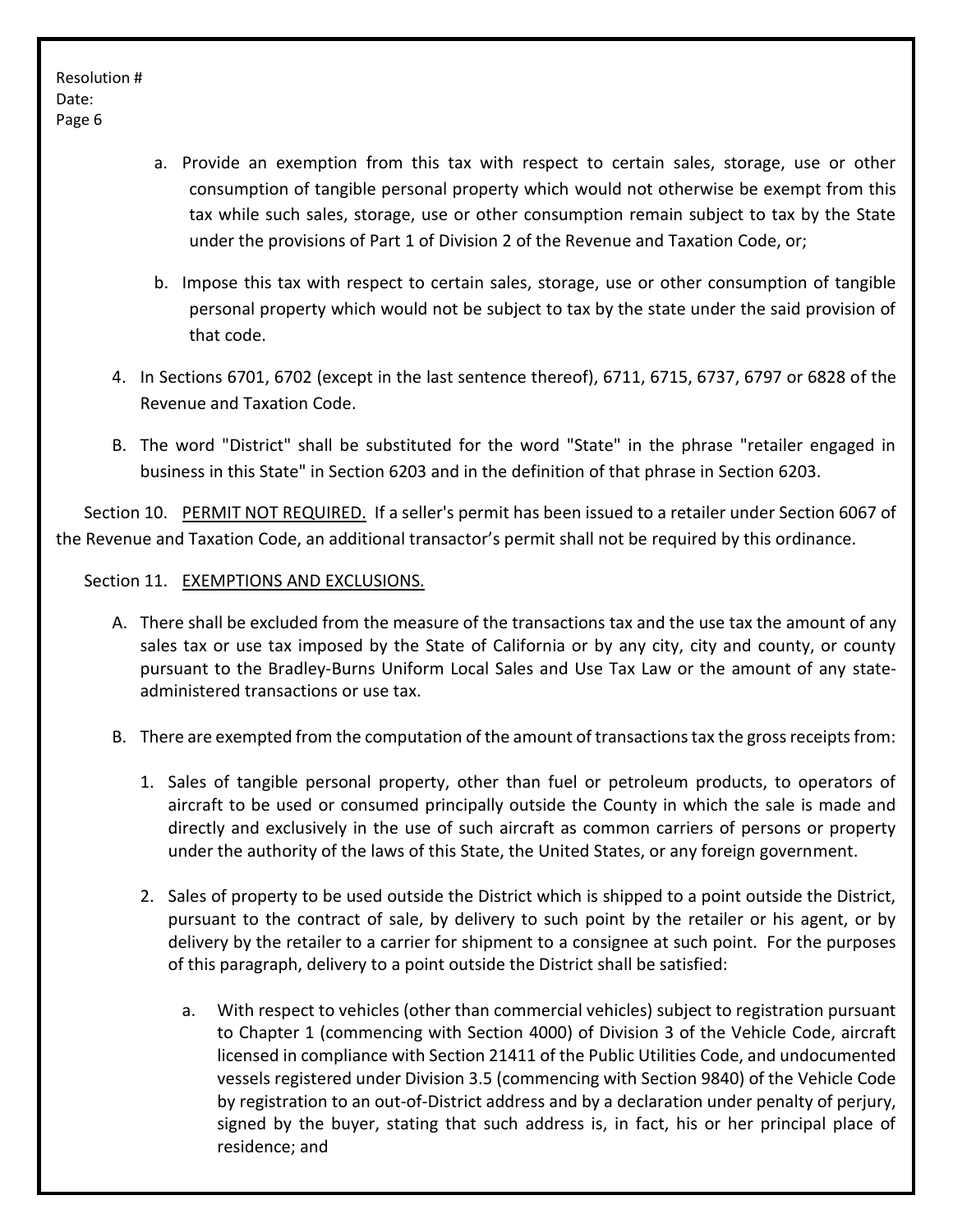- b. With respect to commercial vehicles, by registration to a place of business out-of-District and declaration under penalty of perjury, signed by the buyer, that the vehicle will be operated from that address.
- 3. The sale of tangible personal property if the seller is obligated to furnish the property for a fixed price pursuant to a contract entered into prior to the operative date of this ordinance.
- 4. A lease of tangible personal property which is a continuing sale of such property, for any period of time for which the lessor is obligated to lease the property for an amount fixed by the lease prior to the operative date of this ordinance.
- 5. For the purposes of sub-paragraphs (3) and (4) of this section, the sale or lease of tangible personal property shall be deemed not to be obligated pursuant to a contract or lease for any period of time for which any party to the contract or lease has the unconditional right to terminate the contract or lease upon notice, whether or not such right is exercised.
- C. There are exempted from the use tax imposed by this ordinance, the storage, use or other consumption in this District of tangible personal property:
	- 1. The gross receipts from the sale of which have been subject to a transactions tax under any stateadministered transactions and use tax ordinance.
	- 2. Other than fuel or petroleum products purchased by operators of aircraft and used or consumed by such operators directly and exclusively in the use of such aircraft as common carriers of persons or property for hire or compensation under a certificate of public convenience and necessity issued pursuant to the laws of this State, the United States, or any foreign government. This exemption is in addition to the exemptions provided in Sections 6366 and 6366.1 of the Revenue and Taxation Code of the State of California.
	- 3. If the purchaser is obligated to purchase the property for a fixed price pursuant to a contract entered into prior to the operative date of this ordinance.
	- 4. If the possession of, or the exercise of any right or power over, the tangible personal property arises under a lease which is a continuing purchase of such property for any period of time for which the lessee is obligated to lease the property for an amount fixed by a lease prior to the operative date of this ordinance.
	- 5. For the purposes of subparagraphs (3) and (4) of this section, storage, use, or other consumption, or possession of, or exercise of any right or power over, tangible personal property shall be deemed not to be obligated pursuant to a contract or lease for any period of time for which any party to the contract or lease has the unconditional right to terminate the contract or lease upon notice, whether or not such right is exercised.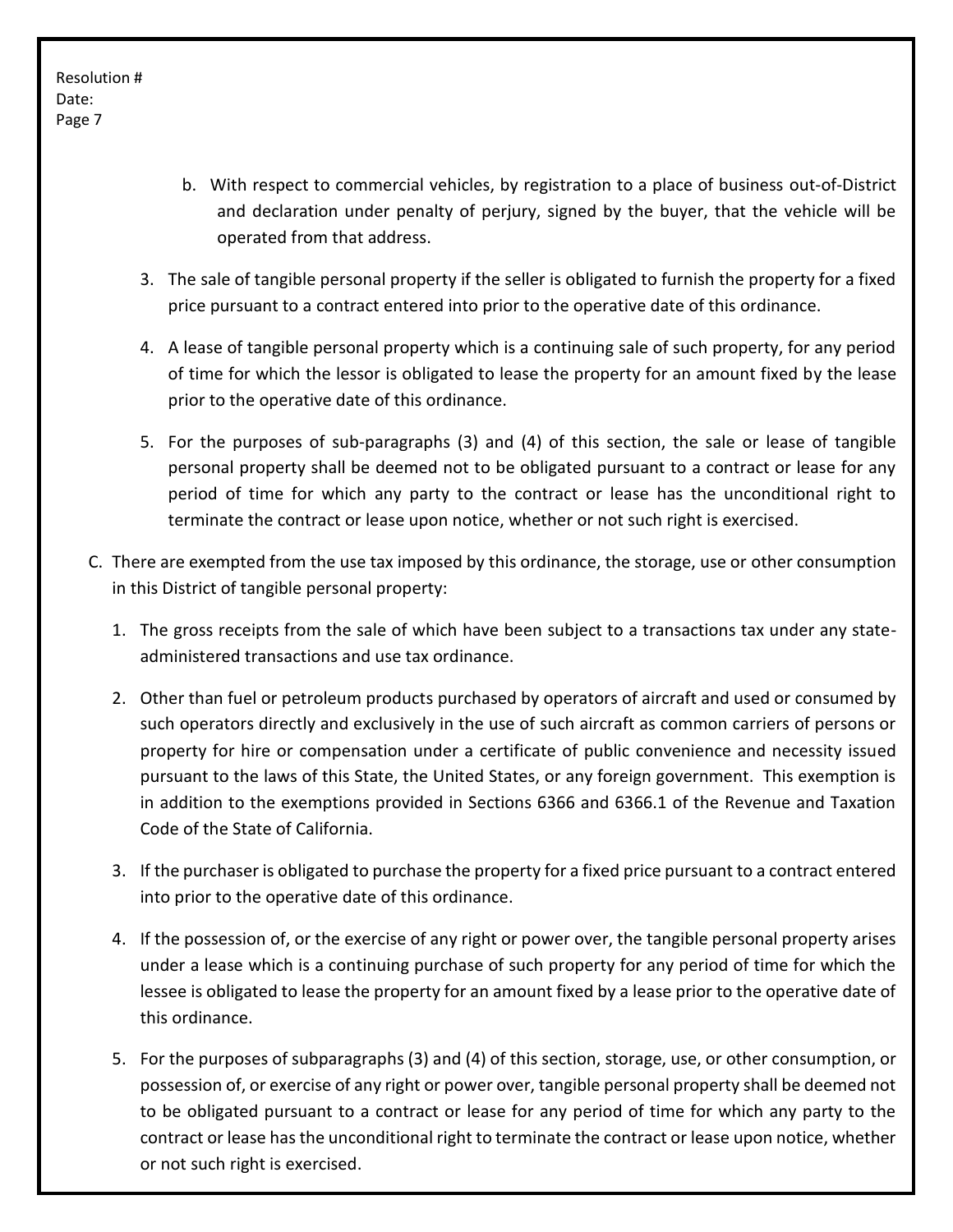- 6. Except as provided in subparagraph (7), a retailer engaged in business in the District shall not be required to collect use tax from the purchaser of tangible personal property, unless the retailer ships or delivers the property into the District or participates within the District in making the sale of the property, including, but not limited to, soliciting or receiving the order, either directly or indirectly, at a place of business of the retailer in the district or through any representative, agent, canvasser, solicitor, subsidiary, or person in the District under the authority of the retailer.
- 7. "A retailer engaged in business in the District" shall also include any retailer of any of the following: vehicles subject to registration pursuant to Chapter 1 (commencing with Section 4000) of Division 3 of the Vehicle Code, aircraft licensed in compliance with Section 21411 of the Public Utilities Code, or undocumented vessels registered under Division 3.5 (commencing with Section 9840) of the Vehicle Code. That retailer shall be required to collect use tax from any purchaser who registers or licenses the vehicle, vessel, or aircraft at an address in the District.
- D. Any person subject to use tax under this ordinance may credit against that tax any transactions tax or reimbursement for transactions tax paid to a district imposing, or retailer liable for a transactions tax pursuant to Part 1.6 of Division 2 of the Revenue and Taxation Code with respect to the sale to the person of the property the storage, use or other consumption of which is subject to the use tax.

Section 12. AMENDMENTS. All amendments subsequent to the effective date of this ordinance to Part 1 of Division 2 of the Revenue and Taxation Code relating to sales and use taxes and which are not inconsistent with Part 1.6 and Part 1.7 of Division 2 of the Revenue and Taxation Code, and all amendments to Part 1.6 and Part 1.7 of Division 2 of the Revenue and Taxation Code, shall automatically become a part of this ordinance, provided however, that no such amendment shall operate so as to affect the rate of tax imposed by this ordinance.

Section 13. ENJOINING COLLECTION FORBIDDEN. No injunction or writ of mandate or other legal or equitable process shall issue in any suit, action or proceeding in any court against the State or the County, or against any officer of the State or the County, to prevent or enjoin the collection under this ordinance, or Part 1.6 of Division 2 of the Revenue and Taxation Code, of any tax or any amount of tax required to be collected.

Section 14. SEVERABILITY. If any provision of this ordinance or the application thereof to any person or circumstance is held invalid, the remainder of the ordinance and the application of such provision to other persons or circumstances shall not be affected thereby.

Section 15. EFFECTIVE DATE. This ordinance relates to the levying and collecting of the District transactions and use taxes and shall take effect immediately.

Section 16. TERMINATION DATE. The authority to levy the tax imposed by this ordinance shall expire March, 31, 2029.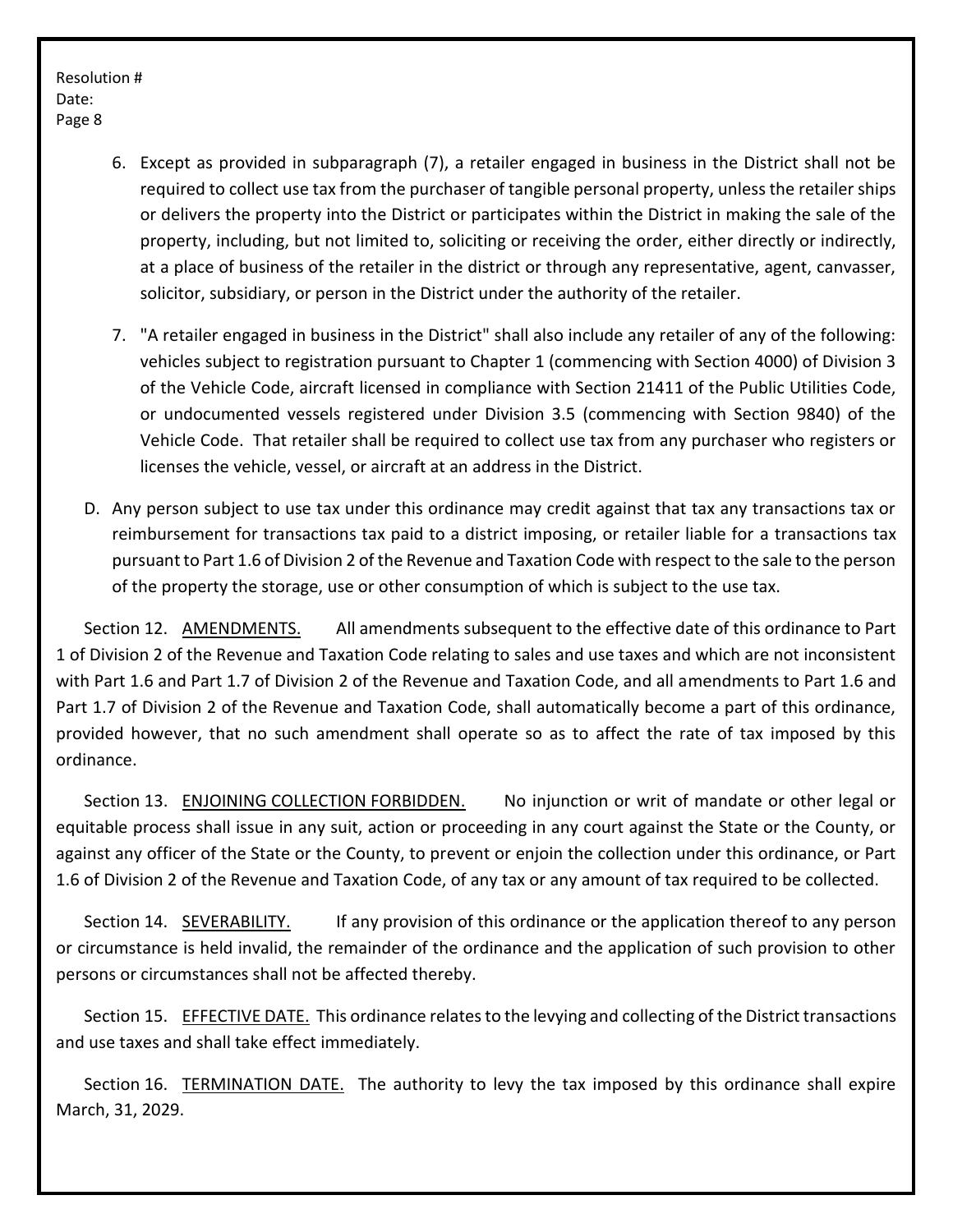Section 17. ELECTION COSTS. Payment for the costs of the election shall be the responsibility of the County. If the election is successful, the County shall be reimbursed for the cost of the election from the proceeds of the tax.

Section 18. CALIFORNIA DEPARTMENT OF TAX AND FEE ADMINISTRATION COSTS. Payment for the costs of contracting with the California Department of Tax and Fee Administration for administration of the tax shall be the responsibility of the County. If the election is successful, the County shall be reimbursed for any fee charged by the California Department of Tax and Fee Administration from the proceeds of the tax.

Section 19. INCREASE OF THE APPROPRIATIONS LIMIT. The appropriations limit of the County shall be increased by the amount of revenue anticipated to be collected by the County from the transactions and use tax to allow spending of the tax for the period allowed by law.

Section 20. ADOPTION OF THE EXPENDITURE PLAN. The Board hereby adopts the attached Expenditure Plan, which is incorporated into this Ordinance by reference.

Section 21.INDEPENDENT CITIZENS' OVERSIGHT COMMITTEE AND ANNUAL AUDIT. As further defined in Expenditure Plan (Exhibit A) the Board of Supervisors shall establish a citizens' oversight committee to provide transparency and ensure fiscal accountability.

Section 22. COMPLIANCE WITH CALIFORNIA ENVIRONMENTAL QUALITY ACT (CEQA). Pursuant to the State CEQA Guidelines section 15378(b)(4), adoption of this Ordinance and Expenditure Plan is not a "project" subject to the requirements of CEQA. Prior to the commencement of any project included in the Expenditure Plan, any necessary environmental review required by CEQA shall be completed. Estimated costs in the Expenditure Plan include the cost of such environmental review.

## **PASSED AND ADOPTED**

In regular session of the Board of Supervisors of the County of Sonoma introduced on the 10th day of July, 2018, and finally passed and adopted this 7th day of August, 2018, on regular roll call of the members of said Board by the following vote:

**SUPERVISORS:**

Gorin: Rabbitt: Zane: Hopkins: Gore:

Ayes: Noes: Absent: Abstain: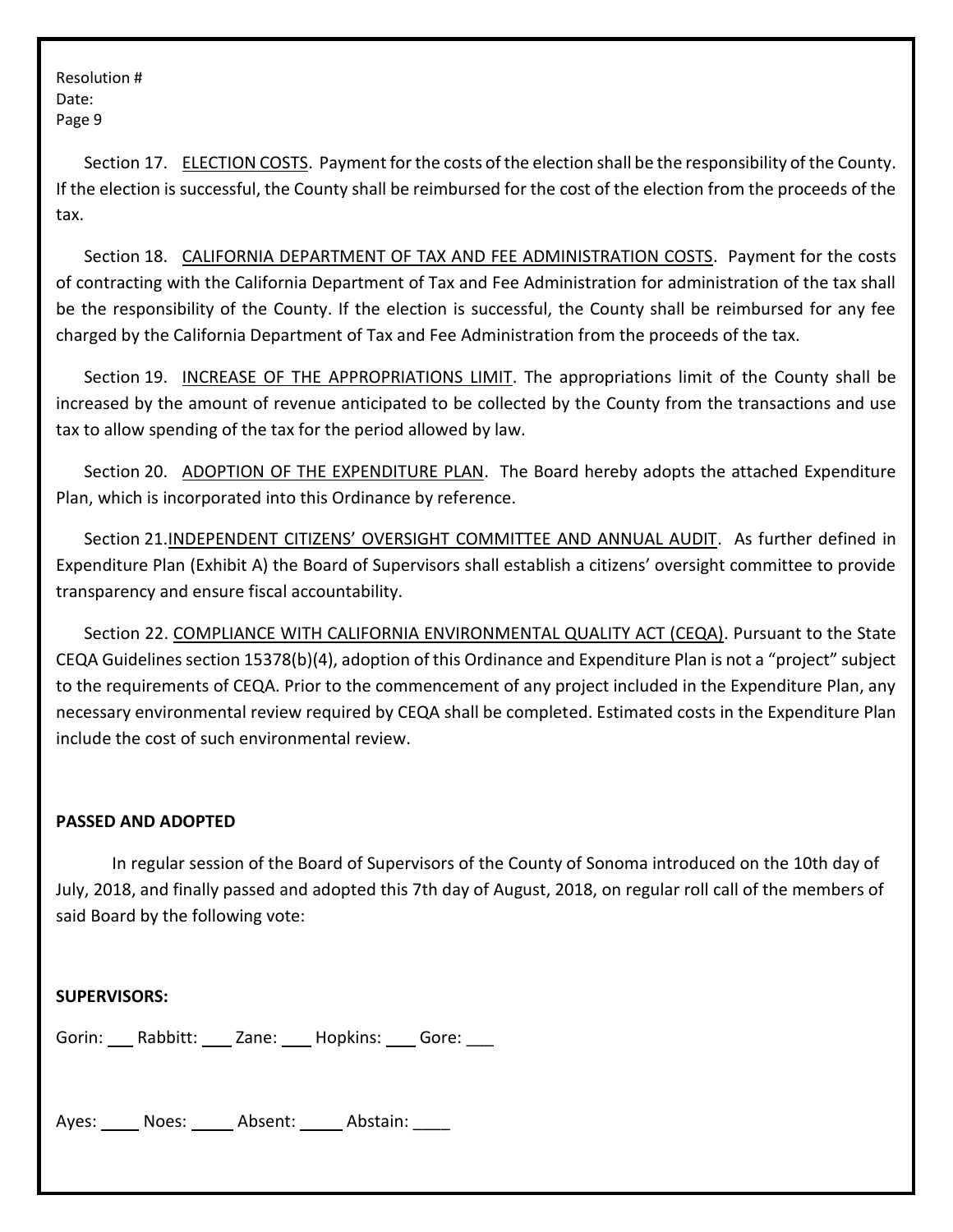**WHEREUPON,** the Chair declared the above and foregoing ordinance duly adopted and

**SO ORDERED.**

Chair, Board of Supervisors County of Sonoma

\_\_\_\_\_\_\_\_\_\_\_\_\_\_\_\_\_\_\_\_\_\_\_

ATTEST:

Sheryl Bratton, County Clerk and Clerk of the Board of Supervisor

\_\_\_\_\_\_\_\_\_\_\_\_\_\_\_\_\_\_\_\_\_\_\_\_\_\_\_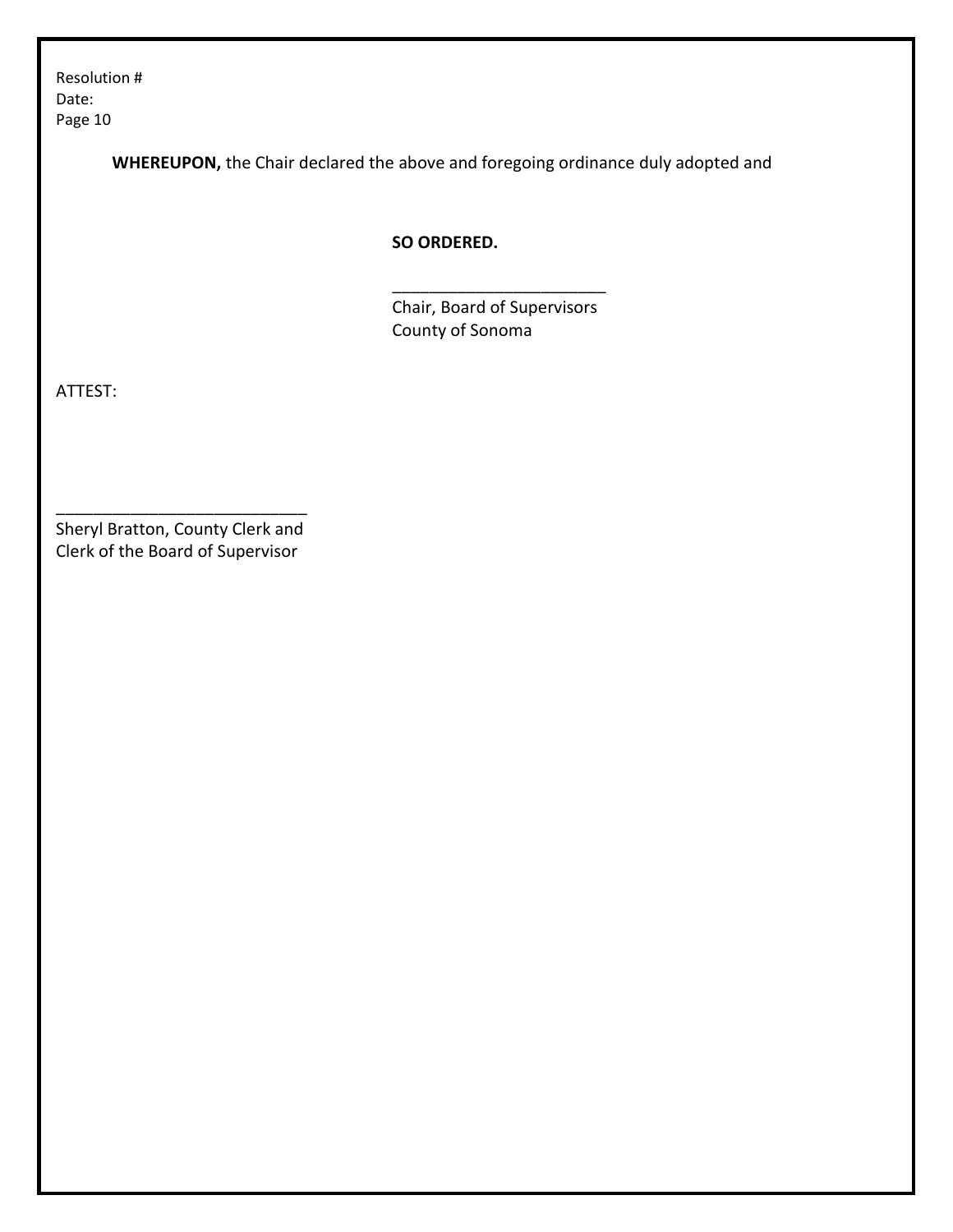Exhibit A

# **EXPENDITURE PLAN**

**SONOMA COUNTY PARKS IMPROVEMENT, WATER QUALITY AND FIRE SAFETY MEASURE** The expenditure plan for Sonoma County Parks Improvement, Water Quality, and Fire Safety Measure ("Expenditure Plan") provides for investment into four program categories. Each program category will receive a percentage share of sales tax revenues, currently estimated at \$115 million (in 2018 dollars) over a 10-year period.

#### **Project Descriptions**

The Expenditure Plan has four program categories that include specific program areas. The Expenditure Plan calls for a specific percentage of revenue to be allocated to each of the categories and the funding then distributed to the proposed list of program areas.

Cost for the items listed under each expenditure category includes support cost for accounting, planning, reservations and marketing, project management and audits.

The list below does not reflect priority order.

| <b>SUPPORT FOR LOCAL CITY PARKS AND RECREATION NEEDS - 33.3%</b><br>1 <sub>1</sub>            | \$38,300,000 |
|-----------------------------------------------------------------------------------------------|--------------|
|                                                                                               |              |
| Maintain parks and recreation facilities to ensure safe, clean, accessible visitor            |              |
| experiences                                                                                   |              |
| Improve and develop athletic fields, playgrounds, restrooms, picnic areas and visitor         |              |
| amenities                                                                                     |              |
| Create and expand parks, trails, bikeways, public art, and recreation & historical facilities |              |
| Plan and develop bike paths and trails with connections to schools, community spaces          |              |
| and regional trails                                                                           |              |
| Provide recreation, education and health programs for the community                           |              |
| Decrease future fire risks, fuel loads and invasive plants on city owned open space parks     |              |
| Improve trails along waterways and riparian areas to benefit fish, wildlife habitat and       |              |
| water quality                                                                                 |              |
| INVEST IN MAINTENANCE, SAFETY AND RECREATION SERVICES IN SONOMA COUNTY<br>2.                  | \$28,750,000 |
| REGIONAL PARKS, TRAILS AND OPEN SPACE PRESERVES - 25%                                         |              |
| Complete deferred maintenance in parks, trails, parking areas and restrooms                   |              |
| Improve ongoing maintenance of parks, trails, signs, parking areas, fences and buildings      |              |
| Provide recreation, education and health programs                                             |              |
| Build and update playgrounds and natural play areas                                           |              |
| Improve sports fields and active recreation parks                                             |              |
| Improve and expand permanent restrooms, picnic areas, and visitor centers                     |              |
| Provide environmental and cultural education at visitor centers and community sites           |              |
|                                                                                               |              |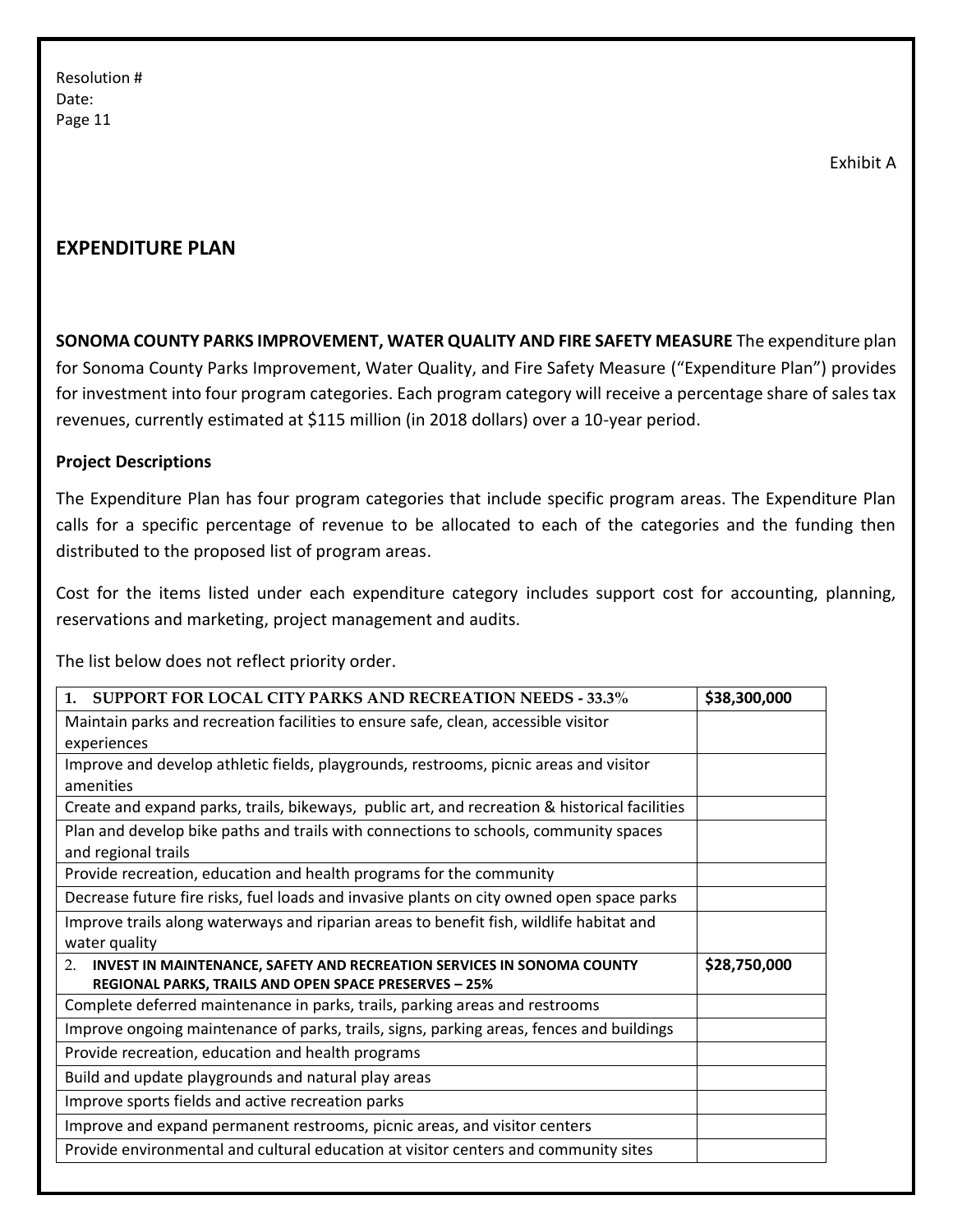| Complete trails and amenities in existing open space parks |  |
|------------------------------------------------------------|--|
|                                                            |  |
|                                                            |  |

| 3.<br><b>IMPROVE ACCESS TO SONOMA COUNTY REGIONAL PARKS, TRAILS AND OPEN SPACE</b><br>PRESERVES - 23.4%                      | \$26,840,000   |
|------------------------------------------------------------------------------------------------------------------------------|----------------|
| Operate and maintain parks to ensure safe, clean, accessible visitor experiences                                             |                |
| Repair and expand regional trails, including Class 1 bike paths                                                              |                |
| Enhance access to Sonoma Coast, including expansion of coastal trails                                                        |                |
| Improve and expand access to Russian River and Petaluma River                                                                |                |
| Provide outdoor education and recreation programs for underserved children, families<br>and seniors                          |                |
| Update park signs, maps and visitor information                                                                              |                |
| Plan, develop, operate and maintain new open space parks                                                                     |                |
| Support expansion of Bay Area Ridge and San Francisco Bay Trails in Sonoma County                                            |                |
| PROTECT NATURAL RESOURCES IN SONOMA COUNTY REGIONAL PARKS, TRAILS AND OPEN<br>$\mathbf{4}$<br><b>SPACE PRESERVES - 18.3%</b> | \$21,110,000   |
| Decrease future fire risks, fuel loads and invasive plants                                                                   |                |
| Improve waterways and riparian areas to benefit fish, wildlife habitat and water quality                                     |                |
| Monitor and manage soil, vegetation and wildlife conditions                                                                  |                |
| Develop and implement natural resource management plans                                                                      |                |
| Enhance grazing to improve fire safety and biodiversity                                                                      |                |
| Protect and interpret natural and cultural resources through educational programs and<br>services                            |                |
| <b>TOTAL EXPENDITURE PLAN COST OVER 10 YEARS</b>                                                                             | *\$115,000,000 |
| 10 YR Measure $-1/3$ <sup>rd</sup> to City Parks and Recreation Needs                                                        | \$38,300,000   |
| 10 YR Measure - 2/3rds to Regional Parks                                                                                     | \$76,700,000   |
| *Assumes \$11.5 million per year                                                                                             |                |

## **Oversight and Administration**

The implementation of the Sonoma County Parks Improvement, Water Quality, and Fire Safety Measure will be the responsibility of the Sonoma County Regional Parks Department (SCRPD). The SCRPD Director reports to the Sonoma County Board of Supervisors.

#### **Independent Citizens' Oversight Committee and Annual Audit**

The Board of Supervisors shall establish a citizens' oversight committee to provide transparency and ensure fiscal accountability. The committee shall review the receipt and expenditures of the revenue from the transactions and use tax, including the County's annual independent audit. The committee's review shall be completed in conjunction with the County's budget process. The committee shall produce an annual oral or written report on its review which shall be considered by the Board at a public meeting. The committee may provide budget recommendations to the Board and City Councils regarding expenditures from the transactions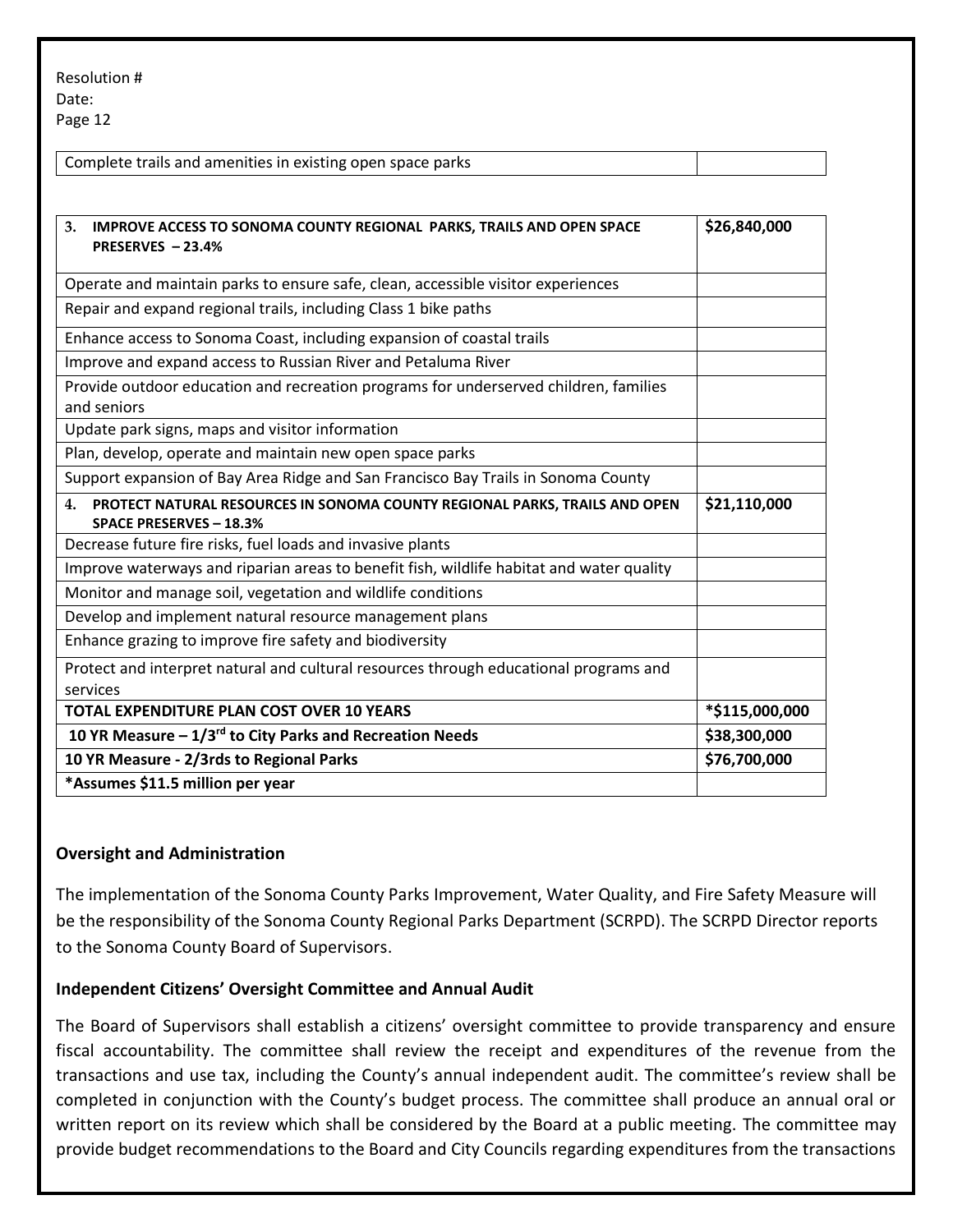and use tax. Any written report shall be a public record. The Board shall adopt a resolution regarding the appointment of seven committee members, and any additional duties of the committee. A minimum of two of Committee members will be selected from list of names submitted by the Mayors of Sonoma County Cities, provided such suggested names are submitted. In the absence of one or both names from City Mayors the Sonoma County Parks Advisory Commission Chair and Vice Chair will serve on the Oversight Committee. Each Board of Supervisor Member will appoint one person to serve on the Citizen's Oversight Committee. Committee members will serve a three year term and are eligible to be reappointed to one additional three year term.

The funds collected from the transactions and use tax ordinance shall be accounted for and tracked by the County Auditor-Controller Treasurer-Tax Collector in four separate funds to facilitate citizen oversight.

The amount generated by this revenue source and how it was used shall be included in the annual audit of the County's financial operations by an independent certified public accountant, which the committee shall review.

To preserve the integrity and independence of the oversight process, the committee's responsibilities shall not include decision-making on spending priorities, financing plans or tax rate projections or assumptions and the committee shall have no authority to direct, nor shall it direct, County or City staff or officials.

## **Annual Report**

An annual Sonoma County Parks Improvement, Water Quality, and Fire Safety Measure Transactions and Use Tax Ordinance Report shall be prepared by the SCRPD and each city no later than the last day of the sixth month following the end of each fiscal year. The Report shall be submitted to the Citizens' Oversight Committee for review. The Committee will submit their findings and conclusions to the County Board of Supervisors and City Councils. The Report will also be made available to the public. The Annual Report shall detail the prior fiscal year's activities related to the retail transactions and use tax. The Report shall include revenues generated by the Transactions and Use Tax, expenditures (in summary form), funds carried over from previous fiscal years, and any remaining funds to be carried over for expenditure in subsequent fiscal years. The report may also include any future expenditures/projects that the entity is considering and for which they are seeking confirmation of eligibility for use of the proceeds from this Parks measure.

## **California Department of Tax and Fee Administration Costs**.

Payment for the costs of contracting with the California Department of Tax and Fee Administration for administration of the tax shall be the responsibility of the County. If the election is successful, the County shall be reimbursed for any fee charged by the California Department of Tax and Fee Administration from the proceeds of the tax.-

## **Election and Administration Costs**

Payment for the costs of the election shall be the responsibility of the County. If the election is successful, the County shall be reimbursed for the cost of the election from the proceeds of the tax. The annual administrative cost borne by the County's Auditor staff and the California Department of Tax and Fee Administration will be deducted from the annual proceeds from 1/8% sales tax before distribution to the cities and the County park department.